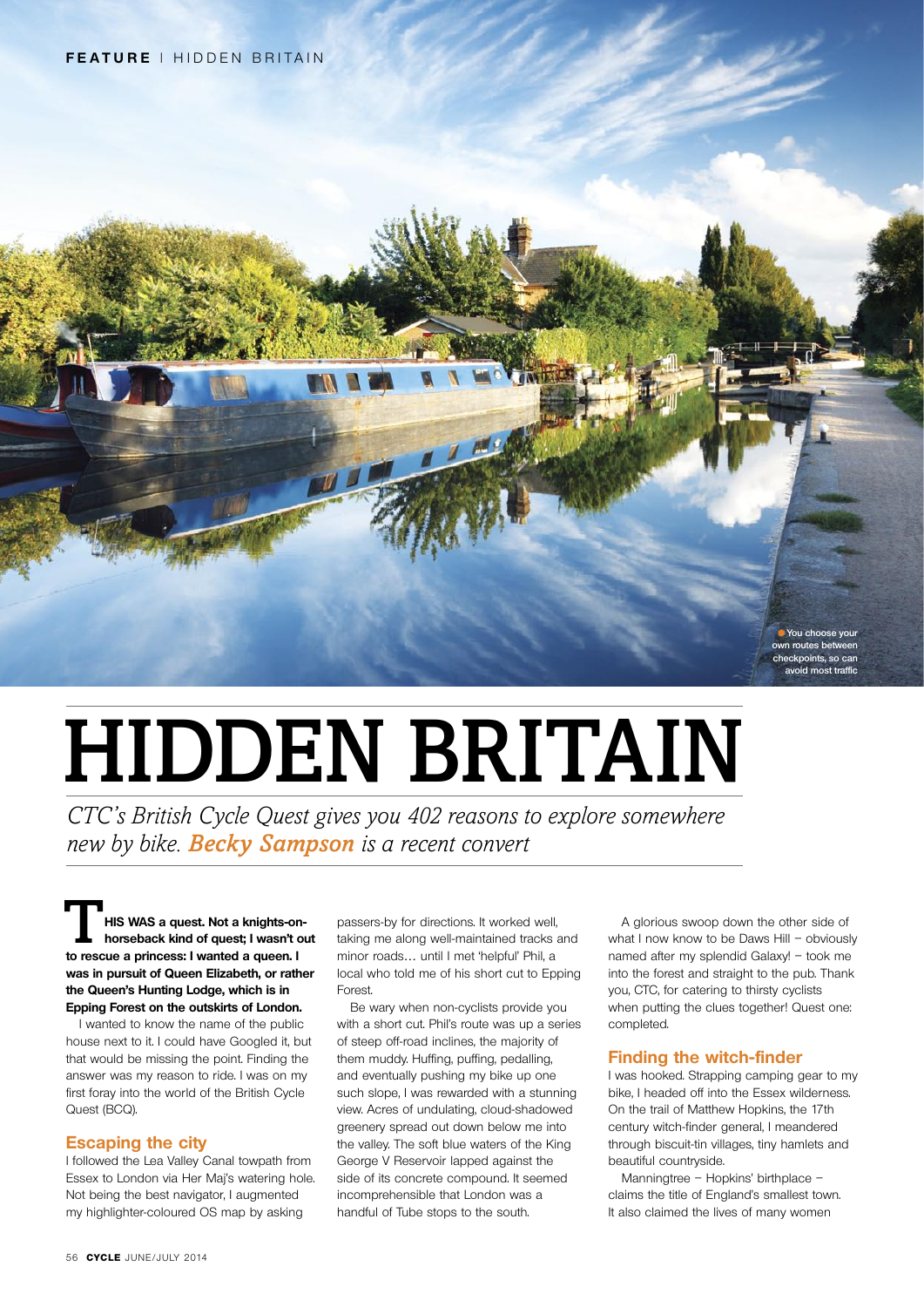

# **"As we cycled from clue to clue, past gorgeous manors, we took in tiny lanes hemmed in by hedgerows, grand estates, and a hangman's hill"**

#### during his reign of terror.

The following morning, I pedalled across the border into Suffolk, a county famed for strong draught horses and stronger cider. My focus this time was Flatford Mill, a National Trust property filled with timberframed farmhouses and – most importantly – a tea room. The road out took me through Tudor villages. Undulating hills criss-crossed with mosaic fields swiftly submerged in to the suburbs of Colchester.

Colchester has one of the many fabulous Sustrans way-markers that are dotted around the country. A last look at Essex included a trip to Greensted, and the oldest wooden church in the world.

Whilst doing the BCQ solo is fun, I thought it would be enjoyable to drag others along with me. My friend Jess accompanied me to Berkshire. Jess has a top-of-the-range, ultralight carbon bike. She whizzed up and down hills at breakneck speed, seeking out clues long before I had caught up on my steel tourer. She had to wait eventually, however: it was me that had panniers filled with snacks.

As we cycled from clue to clue, past gorgeous manors, we took in tiny country lanes hemmed in by hedgerows, grand sweeping estates and a hangman's hill. This involved tackling a washed-away road, damaged by the recent floods. My fattertyred Galaxy came in to its own on this

### **Colle c ting c h e c kpoints**

**The British Cycle Quest is a great incentive to explore Britain by bike. There are 402 checkpoints scattered across the UK. At each checkpoint, there's a question to answer to show you've been. We give you a list of checkpoints and questions, and you submit your answers on BCQ Answer Cards. There are no set routes between checkpoints. The only rule is that you have to travel to the checkpoints by bike.**

**Aside from postage, the BCQ is free. And there's no**  **time limit: you've got as long as you like. You can download the BCQ Question book and an order form to obtain answer cards here: ctc.org. uk/britishcyclequest. Or you can get the BCQ Question book by post: just send a selfaddress A4 envelope with two second-class stamps affixed. For the Answer Cards, you need an order form – also obtainable from CTC National Office (see page 3).**

**When you visit your first 10 checkpoints you'll receive a certificate – and another** 

**when you visit your first 50. There are also regional certificates for visiting every checkpoint in each of the BCQ's 10 regions, and medals for visiting 100, 200 and 300 checkpoints. Anyone who visits all 402 gets a trophy.**

**Several CTC members have completed the BCQ: Alan and Mavis Wallace (2003), Helen Sandelands (2004), Paul Snowden (2004), Damian Hill (2010), Andrew Read (2011), Liz and Ken Gates (2011), Paul White (2012), and Ian Weatherill (2012).**